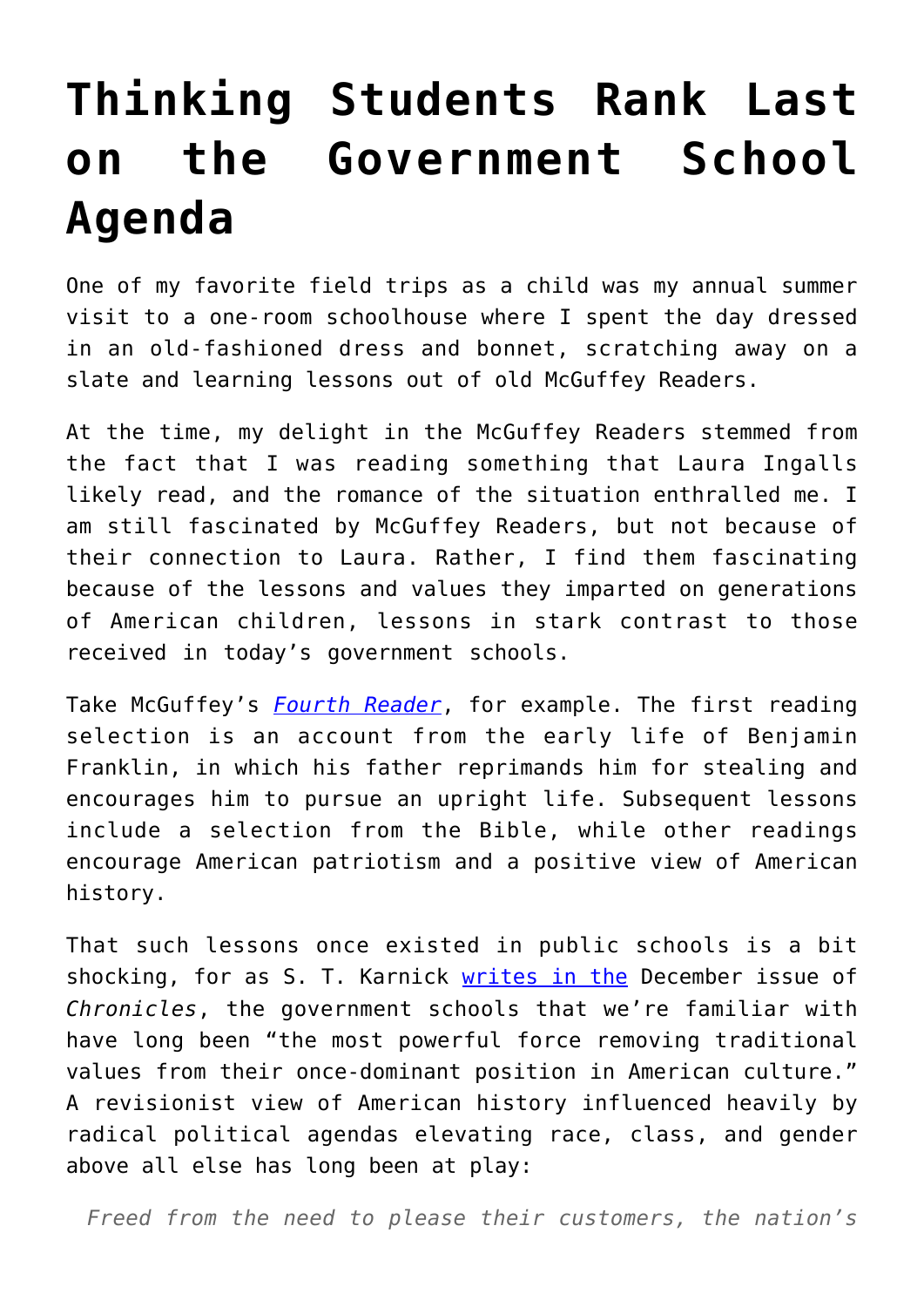*schools in the past 60 years have promulgated philosophical and moral relativism, deployed bizarre pedagogical methods that fail to provide students with skills and knowledge, prevented parents from assisting in their children's learning, and inculcated in children subservient attitudes toward the government."*

## These teachings create a culture of dependency, especially in minority children, writes Karnick:

*To supplement this demoralization, government schools leave large numbers of students unequipped for success by implementing educational fads such as new math, whole language learning, open classrooms, ungraded schools, nationally standardized testing regimes that kill innovation, Common Core standards that impose nationwide uniformity of curricula, and the like."* 

Such subpar education appears to only be growing worse. Recent reports [find that](https://www.washingtonpost.com/education/students-falling-behind/2020/12/06/88d7157a-3665-11eb-8d38-6aea1adb3839_story.html) learning has declined in recent months thanks to the makeshift distance education during COVID-19, "particularly for the most vulnerable students."

Yet for other students, the shutdown promises to free them from the mediocre education and oppressive groupthink of today's public schools. The rise of independent homeschooling has been noted on multiple fronts, and the [expected 10 percent](https://www.nheri.org/big-growth-in-homeschooling-indicated-this-school-year/#:~:text=Summary%3A%20Big%20Growth%20in%20Homeschooling,years%20(Ray%2C%202020).&text=If%2010%20percent%20materializes%2C%20that,homeschool%20students%20during%202020%2D2021.) [growth rate](https://www.nheri.org/big-growth-in-homeschooling-indicated-this-school-year/#:~:text=Summary%3A%20Big%20Growth%20in%20Homeschooling,years%20(Ray%2C%202020).&text=If%2010%20percent%20materializes%2C%20that,homeschool%20students%20during%202020%2D2021.) could end up being a major underestimate.

In the midst of an increasingly dark world, this development is a sign of hope. "*Children learn what they live*," [author and](https://www.amazon.com/gp/product/0865718547/ref=as_li_qf_asin_il_tl?ie=UTF8&tag=intelltakeo0d-20&creative=9325&linkCode=as2&creativeASIN=0865718547&linkId=80865c11e3cd6a92873d5d3cf6c3f470) [former teacher John Taylor Gatto](https://www.amazon.com/gp/product/0865718547/ref=as_li_qf_asin_il_tl?ie=UTF8&tag=intelltakeo0d-20&creative=9325&linkCode=as2&creativeASIN=0865718547&linkId=80865c11e3cd6a92873d5d3cf6c3f470) once said. Until recently, millions of American children lived and learned the lesson of government groupthink Karnick describes. Yet as a sizeable chunk of the population tries homeschooling, many students will spend more of their lives with their families and local communities. Through this, they may develop more individuality